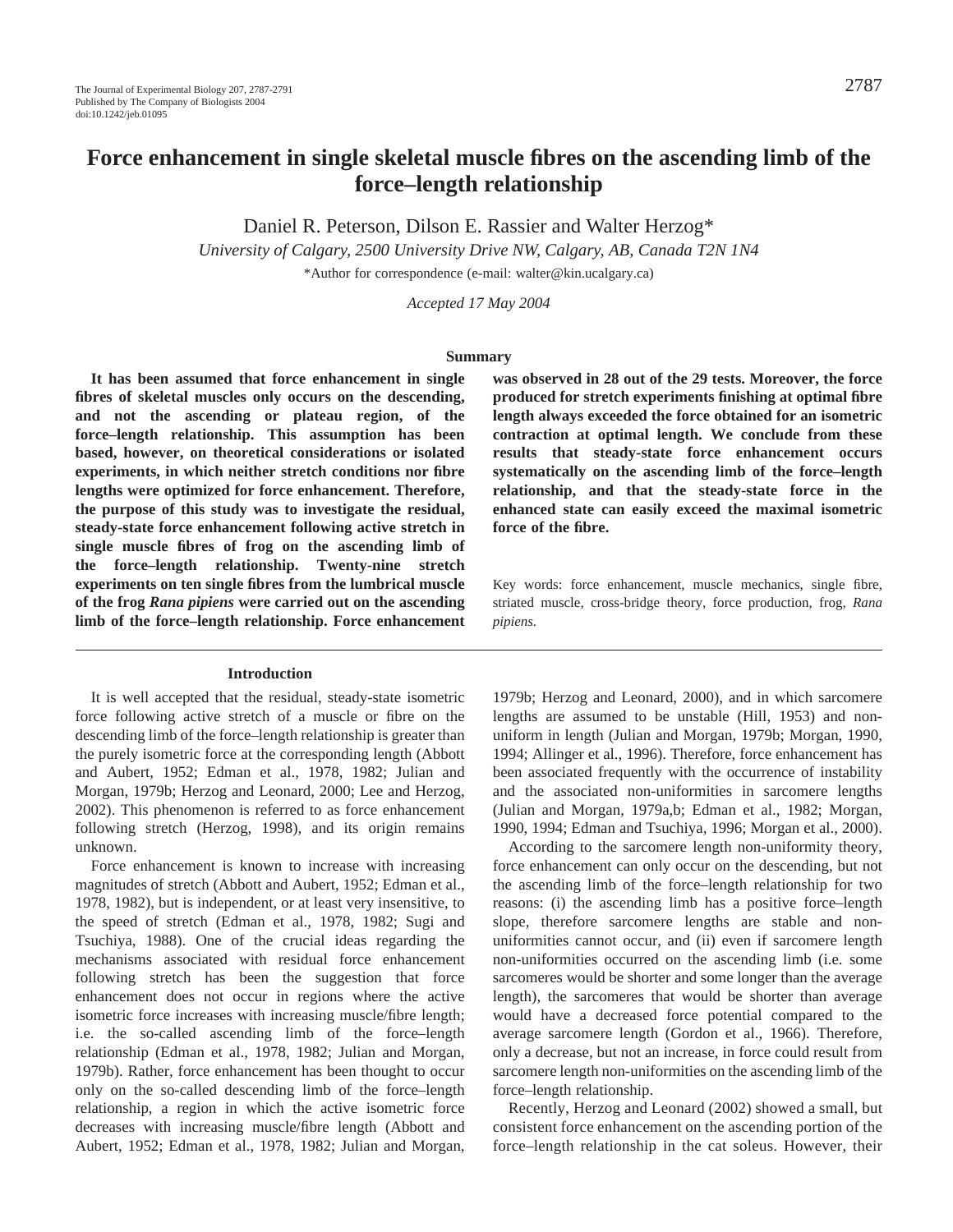## 2788 D. R. Peterson, D. E. Rassier and W. Herzog

result may have been caused by a few fibres of the whole muscle that might have been on the descending limb of the force–length relationship, while the whole muscle exhibited properties associated with the ascending limb of the force–length relationship. In order to answer the question of whether force enhancement can occur on the ascending portion of the force–length relationship, experiments on the single fibre level were needed. Thus, the purpose of this study was to investigate the residual, steady-state force enhancement following active stretch in single fibres of frog on the ascending limb of the force–length relationship. Based on results obtained with whole muscle, we hypothesized that there would be a small but consistent force enhancement on the ascending, positive slope, of the force–length relationship, provided that stretch conditions were optimized. If so, the steady-state forces following stretch should exceed the purely isometric forces at optimal fibre length, if the fibre was stretched from some initial length on the ascending limb of the force–length relationship to the optimal fibre length.

#### **Materials and methods**

#### *Muscle preparation*

Single fibres (*N*=10) were dissected from the lumbrical muscle of the frog, *Rana pipiens* Schreber. Care was taken to ensure that all fibres were free of any debris from dead adjacent fibres. Treatment of the animals, and all experimental procedures, were approved by the University of Calgary's committee for the ethical use of animals in research.

#### *Experimental setup*

The tendons of the dissected fibres were gripped with small T-shaped pieces of aluminum foil as close to the fibre as possible. The fibres were mounted in an experimental chamber between a force transducer (Sensonor AE801, SensorOne Technologies Corp., Sausalito, CA, USA) and a servomotor length controller (Aurora Scientific, Aurora, ON, Canada). The chamber was filled with Ringer's solution (NaCl 115 mmol, KCl 3 mmol, CaCl<sub>2</sub> 3 mmol, NaH<sub>2</sub>PO<sub>4</sub> 2 mmol, NaHCO<sub>3</sub> 20 mmol, pH 7.5). The temperature was controlled at  $\sim8^{\circ}$ C (range: 6–10°C) during all experiments.

Stimulation (Grass S88, Grass Instruments, West Warwick, RI, USA) was given through two parallel platinum wire electrodes on either side of the fibre mounted in the experimental chamber. Square pulses (0.4 ms duration) were delivered with an amplitude 25% above the voltage that produced maximal force (range:  $50-90$  V). Each fibre was tested individually to induce a completely fused tetanic contraction with the lowest stimulation frequency possible  $(range: 23-26 Hz).$ 

#### *Initial procedures*

After determining the optimal voltage for stimulation, the fibre was left to twitch every 90 s for at least 30 min. The fibre was then visually inspected for signs of damage. The magnitudes of the twitches after the conditioning period were compared to the initial twitch values to examine the quality and viability of the fibre. If any decrease in force was observed, the fibre was discarded at this point.

#### *Experimental procedures*

An experimental force–length curve was determined for each fibre using 2 s contractions to define the ascending limb, the optimal length, and the descending limb of the force–length relationship (Gordon et al., 1966; Morgan et al., 2000). The length at which the greatest active force was obtained was defined as 0% (optimal length), and was associated with an average sarcomere length of  $2.1 \mu m$  in accordance with results of length-clamped (Gordon et al., 1966) and fixed-end single fibre preparations (Lutz and Rome, 1994). Lengths below 0% were defined as the ascending limb, and were designated with negative length values (i.e. a length of –10% refers to a fibre length that is 10% smaller than optimal length), and the corresponding average sarcomere lengths were assumed to change proportionally with fibre length. A rest period of  $5-6$  min was given between contractions to avoid fatigue of the fibre. For the remainder of the experiment, isometric reference contractions at the optimal length were systematically used to check if force remained constant throughout testing. If the force dropped more than 2% between adjacent reference contractions, or if the reference force decreased by a total of 10% or more of the initial maximum isometric force at any point during testing,

Fig. 1. Representation of the time course of stimulation for the experimental stretches. Here, 0% length refers to the length at which active maximal isometric force was obtained (average sarcomere length about 2.1 µm; Lutz and Rome, 1994). The fibres were activated at an initial length for 1 s (sufficient for the force to reach the maximal isometric force at that length), then stretched 10% of fibre length to the final length in 0.25 s (40%  $s^{-1}$ ). The fibre was then held at this final length for another 4.75 s (sufficient time for steady-state isometric force to be established; Edman et al., 1982).

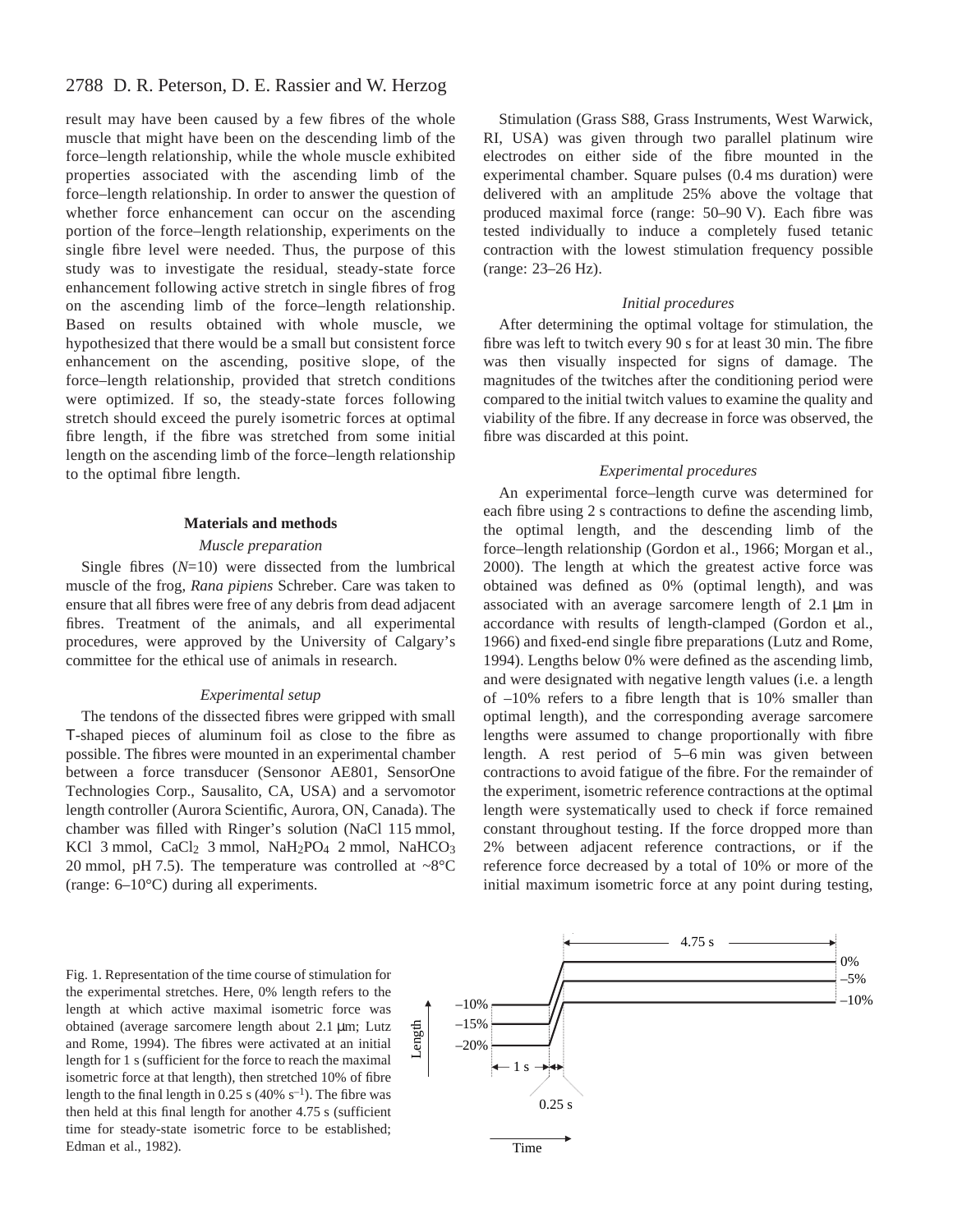the fibre was immediately discarded, and the results were eliminated from analysis.

After determining the force–length relationship and the optimal length, isometric contractions (square pulses,  $0.4$  ms duration, 6 s stimulation train), were performed at lengths of 0%, –5%, –10%, –15% and –20%; i.e. on the ascending limb of the force–length relationship (average sarcomere length of approximately 2.1, 2.0, 1.9, 1.8 and  $1.7 \mu m$ , respectively). Then, three active stretches were performed along the ascending limb of the force–length relationship from lengths of  $-10\%$  to 0% (optimal length),  $-15\%$  to  $-5\%$ , and  $-20\%$  to  $-10\%$  (Fig. 1). For the stretch tests, fibres were shortened



Fig. 2. Typical experiment, conducted with one fibre. (A–C) Two isometric force traces with the fibre at the initial length (i, bottom trace), and the final length (f, middle trace), as well as the stretch contraction from the initial to the final fibre length (s, top trace). In A, the final length corresponds to the optimal length for force development; i.e. at this length, the purely isometric force was maximal. Note that the steady-state force enhancement is greater than any of the isometric forces, although only by a small amount in C. Initial lengths: –10%, –15% and –20% for A, B and C, respectively. Stretch speed was 40% of fibre length  $s^{-1}$ , and stretch amplitude was 10% of fibre length in all cases.

passively to the initial length (*L*i), where they were stimulated for 1 s, which was sufficient time for the force to reach maximal isometric force (e.g. Edman et al., 1978, 1982; Julian and Morgan, 1979b; Edman and Tsuchiya, 1996). Fibres were then stretched to the final length  $(L_f)$  at a speed of 40% of fibre length  $s^{-1}$  (i.e. in 0.25 s), where they were held activated for another  $4.75$  s (Fig. 1).

#### *Data analysis and statistics*

The active forces recorded at 3.75 s after the stretch were used for statistical analysis, when force had reached a steadystate level (i.e. the stretch test force–time traces were parallel to the isometric reference force–time traces, e.g. Edman et al., 1982). Parallelism was evaluated by fitting a linear regression line through the data points for the  $0.5\$  s period preceding the instant at which force enhancement was evaluated. The slopes for both the isometric reference and the stretch contractions were determined and evaluated for differences using a repeated-measures analysis of variance (RM-ANOVA) (*P*<0.05). Comparisons of forces at 3.75·s after stretch with the isometric reference forces at the corresponding lengths were made by one-way RM-ANOVA, followed by contrasts chosen *a priori* when indicated. A level of significance of *P*<0.05 was used for all analyses. Results are shown as means  $\pm$  S.E.M.

#### **Results**

Ten fibres were tested using stretches beginning at initial lengths of  $-10\%$  and  $-15\%$ , and nine fibres were tested beginning at an initial length of –20%. For all ten fibres tested beginning at lengths of –10% and –15%, and eight out of the nine fibres tested beginning at –20%, the steady-state forces following active stretch were greater than the purely isometric reference contractions at the corresponding length, *L*f (Fig. 2A–C). There was no evidence of any passive forces in any of the reference or stretch contractions. Furthermore, there was no evidence of passive force enhancement as reported previously when single fibres were stretched while activated on the descending limb of the force–length relationship (Herzog and Leonard, 2002; Rassier et al., 2003).

In many cases, the steady-state forces following active stretch were greater than the isometric reference forces at optimal fibre length (Fig. 3). For the tests beginning at a length of –10% and finishing at 0% (optimal) length, all ten fibres showed force enhancement that exceeded the isometric force at optimal length by  $4.9 \pm 0.9\%$ , with a range of 0.8–10.9%. For the tests beginning at a length of –15%, eight out of the ten fibres showed force enhancement exceeding the force at optimal length. The mean force enhancement for these tests was  $4.5\pm0.9\%$ , and they exceeded the maximal isometric force by  $2.4 \pm 1.0\%$ . For the tests beginning at a length of  $-20\%$ , the mean force enhancement was  $2.0\pm0.6\%$ , and the steady-state forces following active stretching never exceeded the purely isometric reference force at optimal length.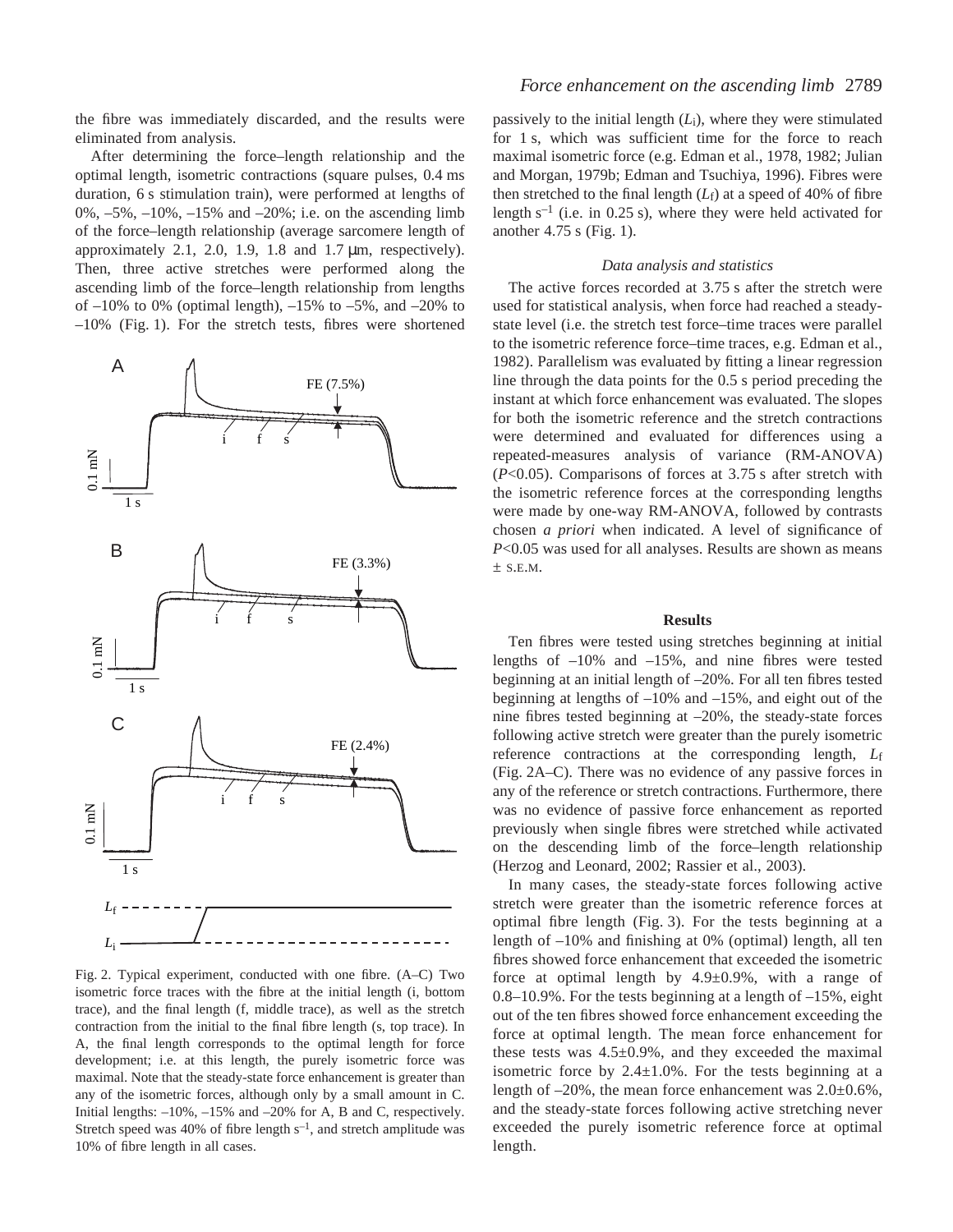## 2790 D. R. Peterson, D. E. Rassier and W. Herzog

Fig. 3. Mean ascending limb portion of the force-length relationship (gray circles, solid line) and steady-state forces (mean  $\pm 1$  s.D.) following stretch tests (black squares, connected to initial lengths by broken lines) in lumbrical fibres. Forces were normalized with respect to the maximal isometric force (dotted line) for comparison across fibres. Fibre lengths were normalized relative to the optimal fibre length (0%), i.e. the length at which the isometric force was greatest. Note that steady-state force enhancement for stretches beginning at lengths –10 and –15% produced average forces greater than the isometric force at optimal length (0%). Optimal average sarcomere length was based on Lutz and Rome (1994), who demonstrated that maximal force in single frog fibres for fixedend contractions (as produced here) correspond to an average sarcomere length of  $2.1 \mu m$ . The remaining average sarcomere lengths were calculated proportionally to the fibre length change.

#### **Discussion**

In the search for mechanism(s) of force enhancement, two ideas have played a crucial role in researchers' thinking. The first of these ideas was that force enhancement was said to not occur on the ascending limb of the force–length relationship; the second, that the forces associated with force enhancement could not exceed the purely isometric forces at a muscle or fibre length at which the maximal active isometric force was observed. These two ideas were used in support of the so-called sarcomere length non-uniformity theory. This theory states that force enhancement following active muscle/fibre stretching is associated with the development of non-uniformities in sarcomere lengths (e.g. Julian and Morgan, 1979b; Zahalak, 1997; Morgan et al., 2000), and that these non-uniformities are caused by sarcomere length instability (Hill, 1953; Gordon et al., 1966) that occurs on the negative slope of the force–length relationship, the descending limb, but not the positive slope, the ascending limb of the force–length relationship (e.g., Hill, 1953; Allinger et al., 1996).

However, it has been shown that stretch-induced, steadystate force in single skeletal muscle fibres can exceed the isometric force at optimal length. Herzog and Leonard (2002) and Rassier et al. (2003) found evidence for the recruitment of a passive elastic element that contributed to the force enhancement. They suggested that possibly this 'passive force enhancement' may account for the steady-state forces above the isometric reference force at optimal fibre lengths. In the present study, no passive forces were observed in any test, and no passive force enhancement either. However, this does not preclude that passive force enhancement may cause the steadystate isometric forces following stretch to exceed the purely isometric forces at optimal length. In contrast to long muscle/fibre lengths, the passive force enhancement at short lengths would have to disappear in this scenario, and thus, would not be directly observable.

Edman et al. (1978) showed force enhancement above the forces obtained at optimal length for stretch magnitudes of



 $0.2 \mu m$  per sarcomere (about 10% of fibre length) in their single fibres from frog (*Rana temporaria*) semitendinosus (their figure 4A). However, they argued that this force enhancement was transient and decayed rapidly, and was not visible if the fibre was held for  $4.5$  s following the stretch (their figure 6A). However, the evidence for this latter statement was based on a stretch of 0.08 µm per sarcomere, which corresponds to only about 4% of fibre length. Therefore, it seems quite possible that Edman et al. (1978) might have found similar results as shown here, had they performed systematic stretch experiments with greater stretch amplitudes on the ascending limb of the force–length relationship.

There are a number of studies in which residual force enhancement has been observed following stretch of whole muscles (Abbott and Aubert, 1952; Herzog and Leonard, 2000, 2002; Herzog et al., 2003). However, the observed force enhancement may have been caused by some fibres that were already on the descending portion of the force–length relationship, while the majority of fibres were still on the ascending limb. This scenario would be associated with ascending limb behaviour of the whole muscle, and simultaneously explain why force enhancement was relatively small in these studies. Here, we observed small, but consistent, force enhancement on the ascending limb of the force–length relationship in single fibres. This result implies that sarcomere length non-uniformities may develop on the ascending portion of the force–length relationship, in contrast to what has been found experimentally (Julian and Morgan, 1979b; Morgan, 1990, 1994), and has been predicted theoretically (Allinger et al., 1996).

The mean force enhancement (about 3–5%, with peak values reaching about 10%) for the stretch protocols used here are much smaller than what has typically been observed on the descending limb of the force–length relationship (Abbott and Aubert, 1952; Edman et al., 1978, 1982; Julian and Morgan, 1979b; Herzog and Leonard, 2000). Thus, it might be argued that force enhancement on the ascending limb is not important